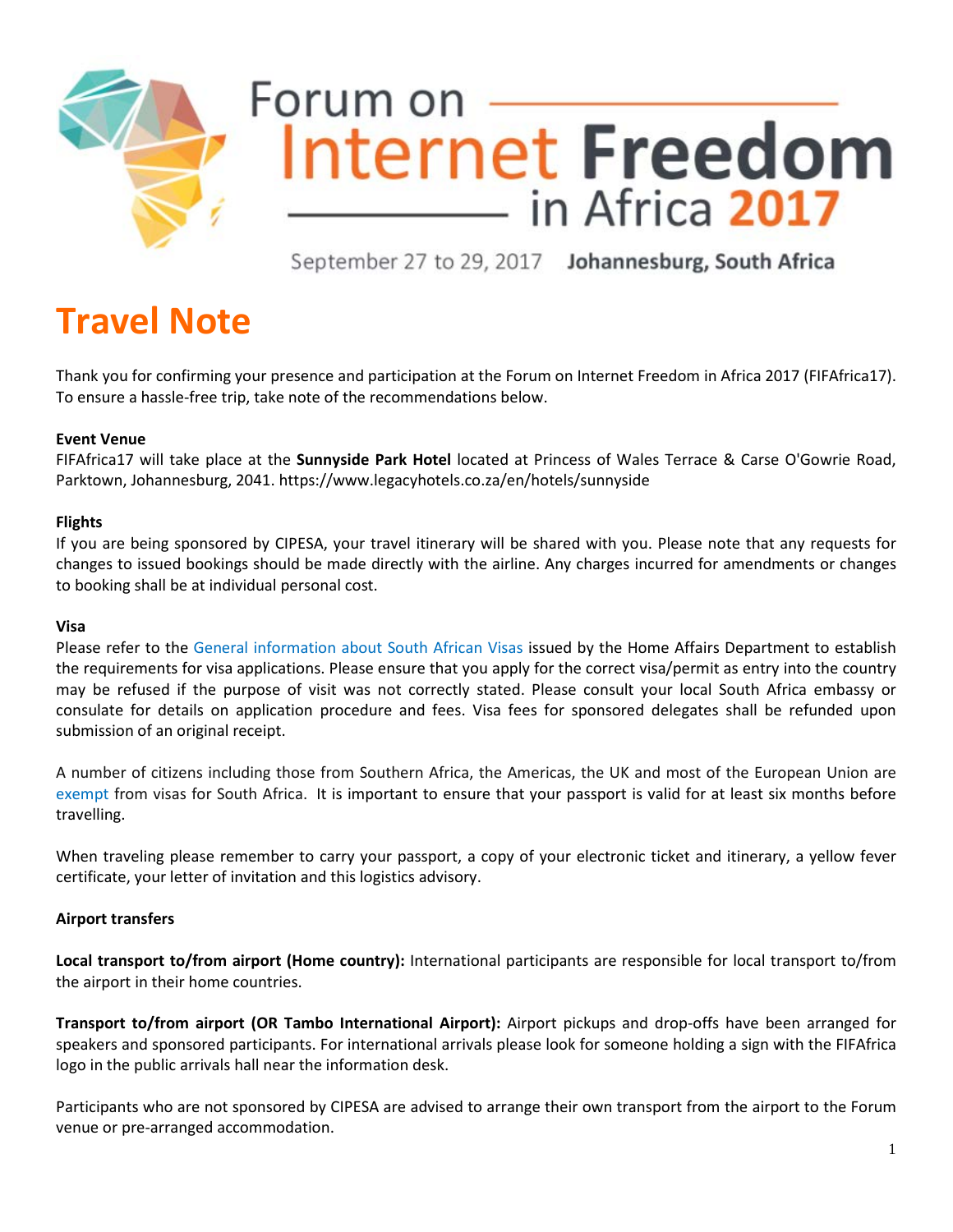- Taxify and Uber are operational in South Africa.
- The gautrain offers service between OR Tambo airport and Park Station, where you can catch a taxi to Sunnyside Hotel<http://www.gautrain.co.za/>
- If you opt to use a cab from one of those stationed at the airport your fee should not exceed USD 55.

If you are uncertain about your ground transportation upon arrival at OR Tambo airport please ask for guidance from the information desk at the international public arrivals hall.

#### **Accommodation**

Sponsored participants will be accommodated at the same hotel as the event venue i.e. **Sunnyside Park Hotel**.

Additional rooms have been secured for self-sponsoring participants, at a rate of R1270 (USD 95) per night for bed and breakfast. Please use the code: **2140839** and email **[lsauvage@legacyhotels.co.za](mailto:lsauvage@legacyhotels.co.za)** to make your reservation**.**

Other hotels nearby to **Sunnyside Park Hotel** include:

- Garden Court Milpark, \$109 USD per nigh[t https://www.tsogosun.com/garden-court-milpark](https://www.tsogosun.com/garden-court-milpark)
- Protea Hotel Parktonian \$88 USD per night [http://www.marriott.com/hotels/travel/jnbpa-protea-hotel](http://www.marriott.com/hotels/travel/jnbpa-protea-hotel-johannesburg-parktonian-all-suite/)[johannesburg-parktonian-all-suite/](http://www.marriott.com/hotels/travel/jnbpa-protea-hotel-johannesburg-parktonian-all-suite/)

Accommodation for CIPESA sponsored participants is booked on a bed and breakfast basis for the duration of your stay. Individual hotel expenses, including, international and local telephone calls, laundry, fax, use of the mini bar, and all other additional drinks and meals **MUST** be paid for on an individual basis prior to checking out of the hotel. Please clarify with hotel staff about your free and complimentary service entitlements before placing an order.

#### **Expenses**

Participants are responsible for all expenses related to their conference attendance. Sponsored participants will receive a modest Daily Subsistence allowance (DSA) for meals and other incidentals not provided. Other participants are advised to carry enough funds to facilitate the duration of their stay in Johannesburg.

#### **Local Currency**

The currency of South Africa is the Rand (ZAR). The current exchange rate is about ZAR 13.00 to 1.00 US dollar. Indicative exchange rates are available at the [Reserve Bank of South Africa website](https://www.resbank.co.za/Research/Rates/Pages/SelectedHistoricalExchangeAndInterestRates.aspx)

Currencies can be converted at the airport or at the hotel. There are various ATM facilities located in shopping arcades and petrol stations close to the hotel. Please note that most ATMs accept major credit/debit cards including Visa, Master Card, Maestro and American Express.

#### **GENERAL INFORMATION**

#### **Yellow Fever Certificate**

A Yellow Fever certificate is mandatory for arriving passengers. All travellers are advised to take the vaccination.

#### **Travel medical insurance**

We recommend that all participants obtain travel insurance for their trip which covers the date of departure from home country until the date of return. For personal health needs, remember to carry your own medication.

#### **Weather and What to pack**

Johannesburg will be early into Spring weather at the time of the Forum. Summer wear and light clothing will keep you comfortable during the day, however we recommend to bring a jacket and warm clothing for the evening and early morning.